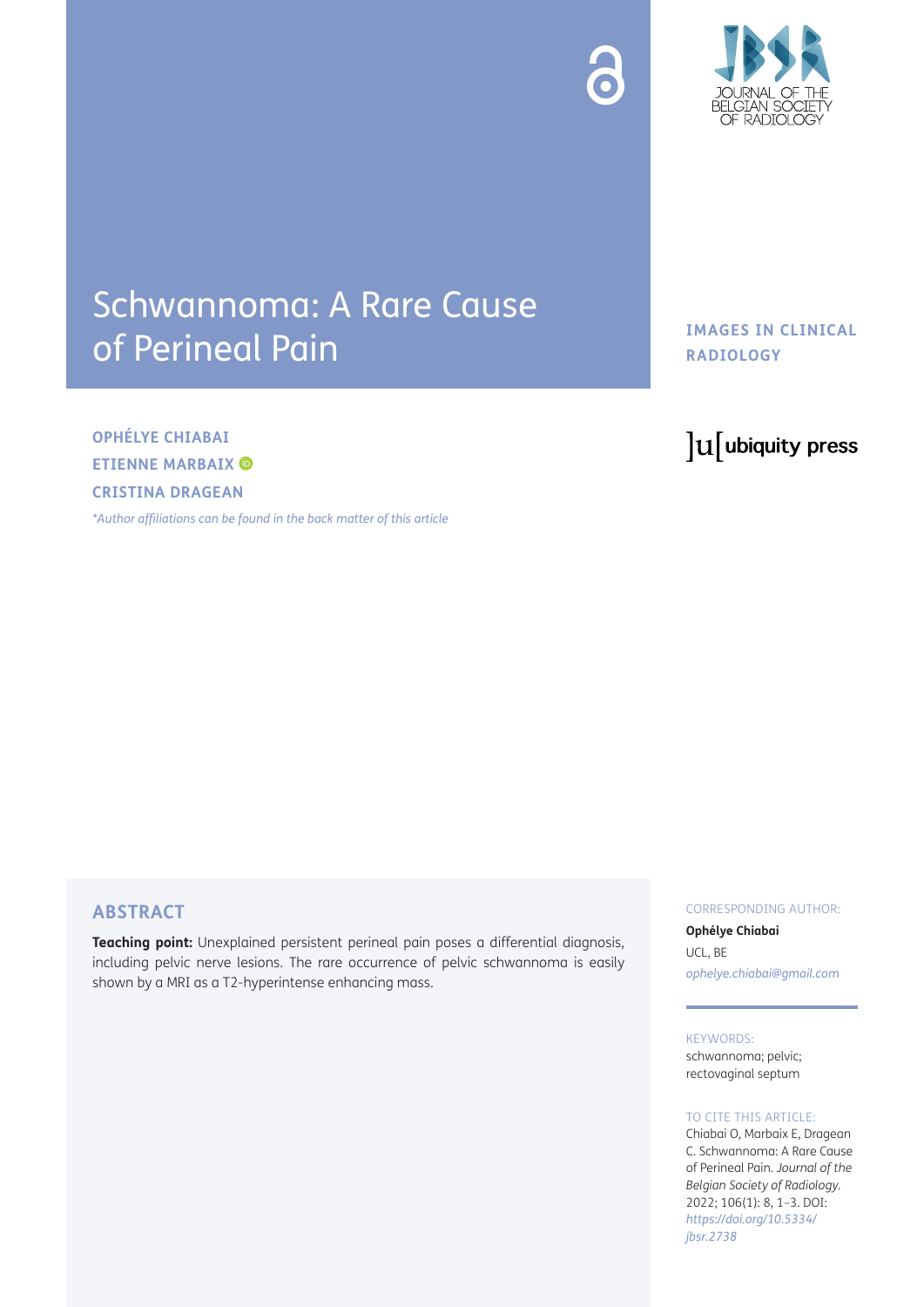#### **CASE HISTORY**

A 60-year-old woman in good general condition complained of right-sided perineal pain in sitting position. The clinical examination found an ovoid mass to the right of the rectovaginal septum, palpation of which triggered very painful dysesthesia.

Subsequent magnetic resonance imaging (MRI) (**[Figure 1](#page-1-0)**) in the sagittal (A–D) and axial (E, F) planes showed a well-defined 20 mm mass on the right postero-lateral side of the rectovaginal septum, making a protrusion in the pouch of Douglas. This anomaly is T1 isointense (**[Figure 1A](#page-1-0)** and **[C](#page-1-0)**); T2 hyperintense, with a well delimited hypointense periphery (**[Figure 1B](#page-1-0)**); causes restriction on diffusion-weighted imaging (**Figure [1E](#page-1-0)**), without apparent diffusion coefficient decrease (**[Figure 1F](#page-1-0)**); and lastly, intensely enhances after injection of gadolinium (**[Figure 1D](#page-1-0)**).

These findings were consistent with the preoperative diagnosis of schwannoma.

The mass was completely excised and the symptoms disappeared after the surgery. Histopathology confirmed the diagnosis of schwannoma by displaying an ovalshaped lesion contained in a capsule (epineurium) and eccentric to the nerve.

<span id="page-1-0"></span>